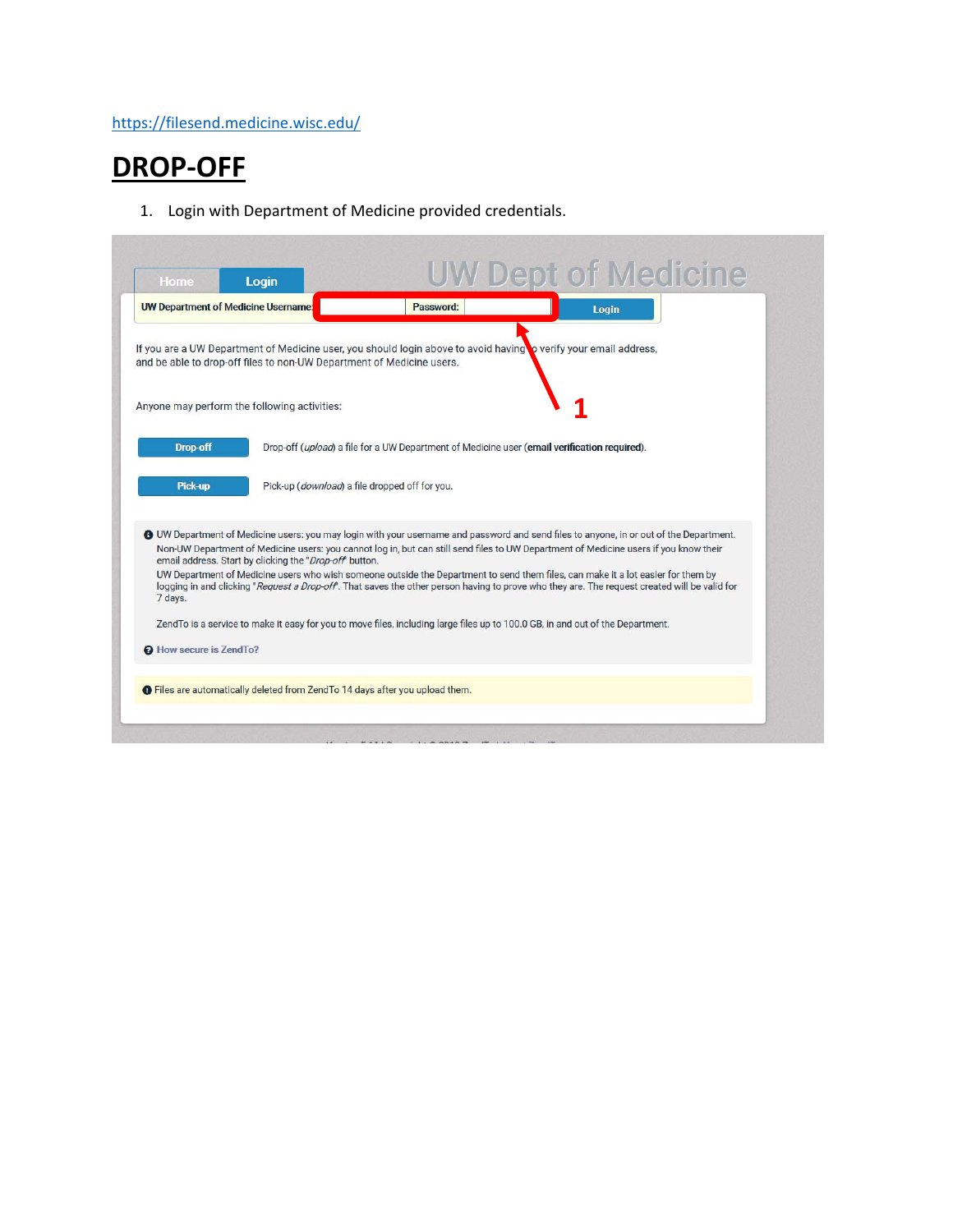### 2. Select Drop‐off

|                           | <b>Inbox</b>                              | Outbox                                                 | Logout |                                                                                                                                                                                                                                                                                         |
|---------------------------|-------------------------------------------|--------------------------------------------------------|--------|-----------------------------------------------------------------------------------------------------------------------------------------------------------------------------------------------------------------------------------------------------------------------------------------|
|                           |                                           |                                                        |        |                                                                                                                                                                                                                                                                                         |
|                           | You may perform the following activities: |                                                        |        |                                                                                                                                                                                                                                                                                         |
| Drop-off                  |                                           | Drop-off (upload) a file for someone else.             |        |                                                                                                                                                                                                                                                                                         |
| <b>Request a Drop-off</b> |                                           | Ask another person to send you some files.             |        |                                                                                                                                                                                                                                                                                         |
| Pick-up                   |                                           | Pick-up (download) a file dropped-off for you.         |        |                                                                                                                                                                                                                                                                                         |
|                           |                                           | email address. Start by clicking the "Drop-off button. |        | <b>O</b> UW Department of Medicine users: you may login with your username and password and send files to anyone, in or out of the Department.<br>Non-UW Department of Medicine users: you cannot log in, but can still send files to UW Department of Medicine users if you know their |
| 7 days.                   |                                           |                                                        |        | UW Department of Medicine users who wish someone outside the Department to send them files, can make it a lot easier for them by<br>logging in and clicking "Request a Drop-off. That saves the other person having to prove who they are. The request created will be valid for        |
|                           |                                           |                                                        |        | ZendTo is a service to make it easy for you to move files, including large files up to 100.0 GB, in and out of the Department.                                                                                                                                                          |
|                           |                                           |                                                        |        |                                                                                                                                                                                                                                                                                         |

3. At the next screen, click on Next. "Your Name" and "Your email address" remain as is.

| Home                                    | Inbox                                 | Outbox                      | Logout |  |
|-----------------------------------------|---------------------------------------|-----------------------------|--------|--|
| Information about the Sender            |                                       |                             |        |  |
|                                         | Have you been given a "Request Code"? | $\mathsf{No}$<br><b>Yes</b> |        |  |
|                                         |                                       |                             |        |  |
|                                         |                                       |                             |        |  |
| Your name:<br><b>Your organization:</b> | Dept of Medicine                      |                             |        |  |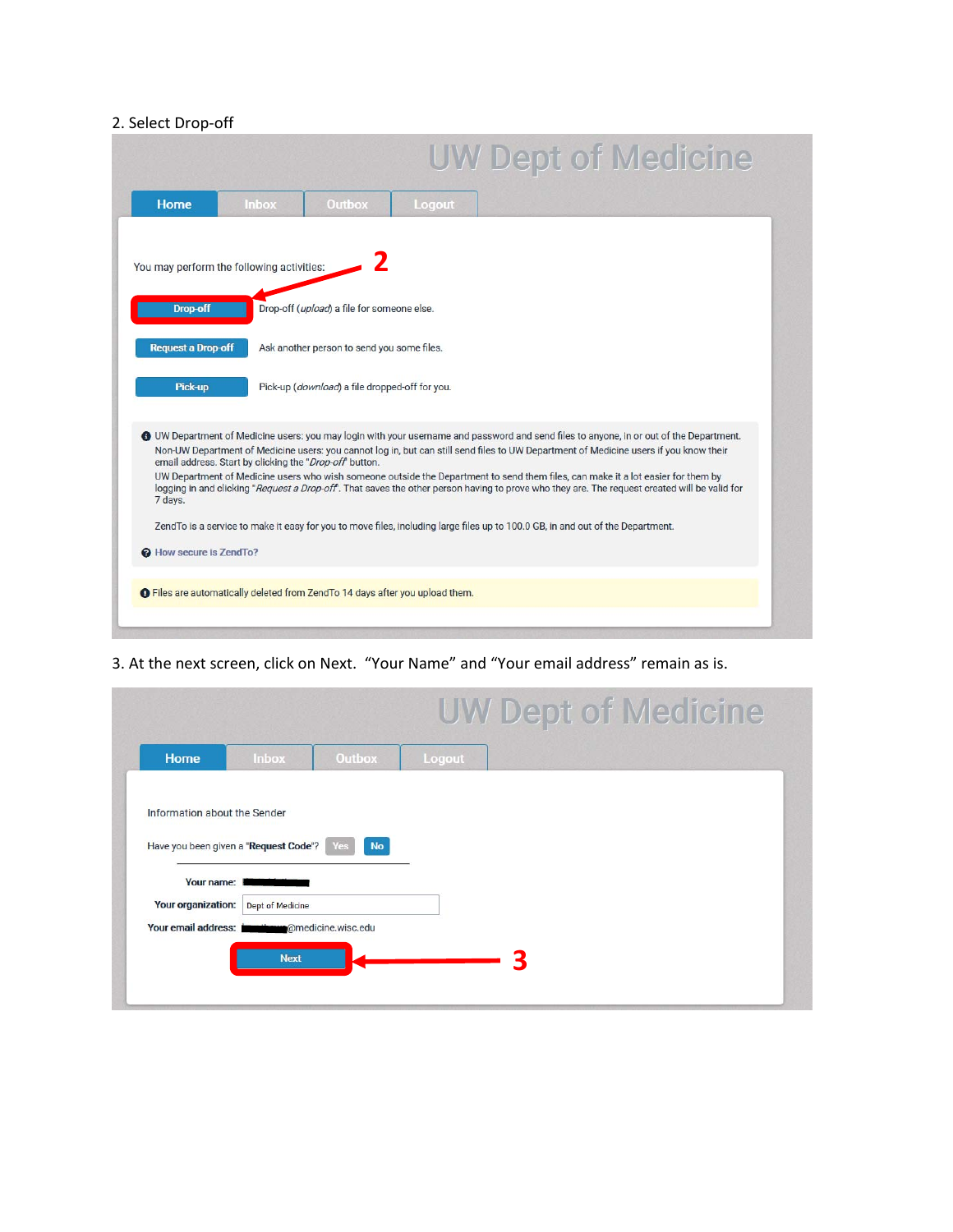4. Select the "+" under "To:" to add recipients (leave the default check boxes checked)

Add name/email, select add recipient (system allows one or many)

5. Add note to recipient (optional)

6. Select "Click to Add Files or Drag Them Here". Browse to file location and select desired file. One or multiple files can be uploaded. The maximum capacity for drop off is 100GB.

| <b>PLEASE NOTE</b>                                                           | Files uploaded to ZendTo are scanned for viruses. But still exercise the same degree of caution as you would with any other file you download.<br>Users are also strongly encouraged to encrypt every file if any contain sensitive information (e.g. personal private information)!<br>This web page will allow you to drop-off (upload) one or more files for anyone (either a UW Department of Medicine user or others). The recipient |
|------------------------------------------------------------------------------|-------------------------------------------------------------------------------------------------------------------------------------------------------------------------------------------------------------------------------------------------------------------------------------------------------------------------------------------------------------------------------------------------------------------------------------------|
|                                                                              |                                                                                                                                                                                                                                                                                                                                                                                                                                           |
|                                                                              |                                                                                                                                                                                                                                                                                                                                                                                                                                           |
|                                                                              |                                                                                                                                                                                                                                                                                                                                                                                                                                           |
|                                                                              |                                                                                                                                                                                                                                                                                                                                                                                                                                           |
| logged and sent to the recipient for identity confirmation purposes.         | will receive an automated email containing the information you enter below and instructions for downloading the file. Your IP address will also be                                                                                                                                                                                                                                                                                        |
| From:                                                                        |                                                                                                                                                                                                                                                                                                                                                                                                                                           |
|                                                                              | @medicine.wisc.edu> Dept of Medicine                                                                                                                                                                                                                                                                                                                                                                                                      |
| ○ Calculate SHA-256 checksum of each file                                    | <b>√</b> Send e-mail message to recipients                                                                                                                                                                                                                                                                                                                                                                                                |
| $\triangledown$ Send an email to me when each recipient picks up the file(s) | which includes Passcode as well as Claim ID                                                                                                                                                                                                                                                                                                                                                                                               |
| O.                                                                           |                                                                                                                                                                                                                                                                                                                                                                                                                                           |
|                                                                              |                                                                                                                                                                                                                                                                                                                                                                                                                                           |
| <b>Short note to the Recipients:</b>                                         |                                                                                                                                                                                                                                                                                                                                                                                                                                           |
|                                                                              |                                                                                                                                                                                                                                                                                                                                                                                                                                           |
|                                                                              | 6                                                                                                                                                                                                                                                                                                                                                                                                                                         |
|                                                                              |                                                                                                                                                                                                                                                                                                                                                                                                                                           |
|                                                                              |                                                                                                                                                                                                                                                                                                                                                                                                                                           |
|                                                                              | 1000 / 1000 left                                                                                                                                                                                                                                                                                                                                                                                                                          |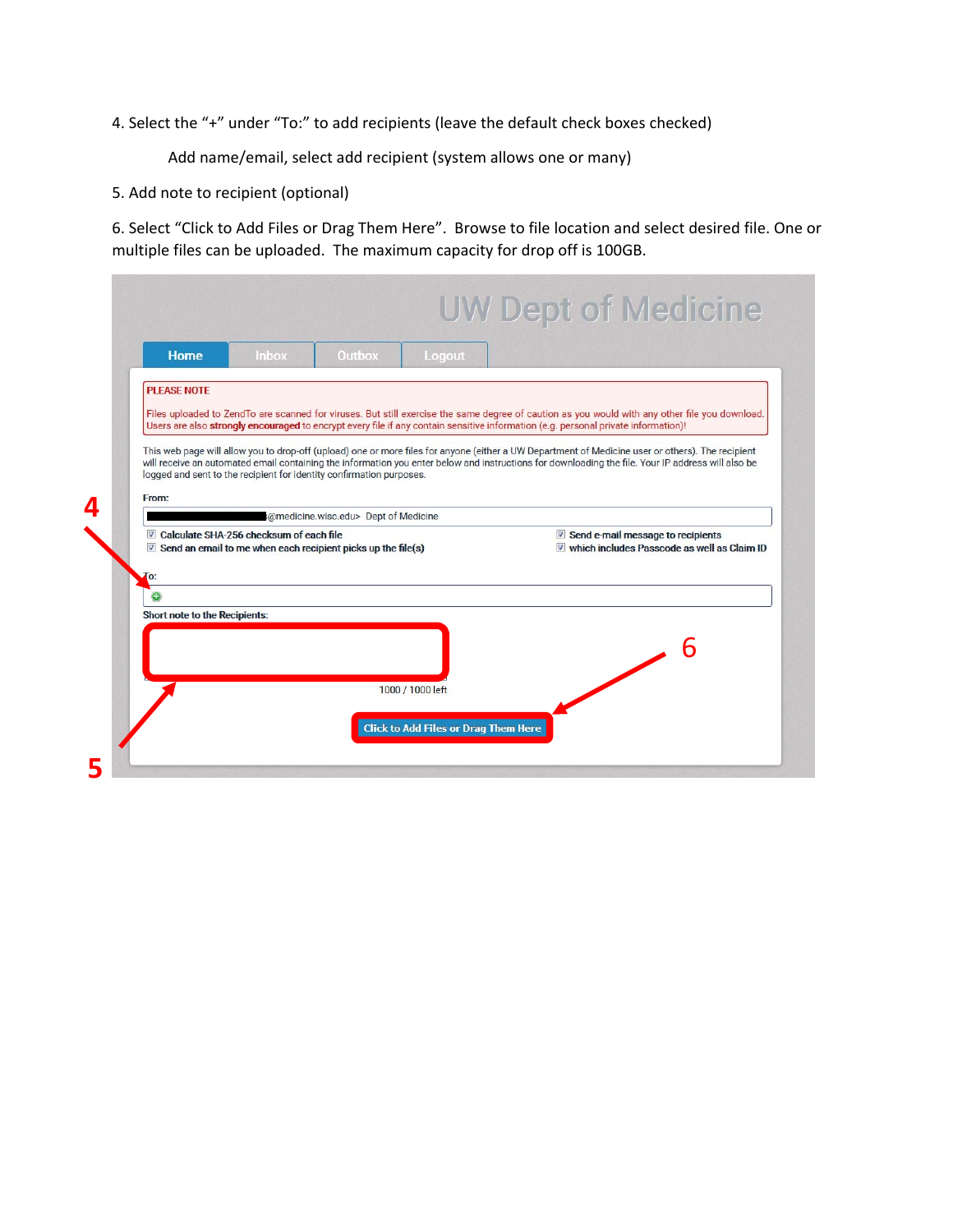## 7. Select "Drop‐off Files" once all files are added

|                                      |                                                               |                                                                                          |                                              |                         | UW Dept of Medicine                                                                                                                                                                                                                                                                                     |  |
|--------------------------------------|---------------------------------------------------------------|------------------------------------------------------------------------------------------|----------------------------------------------|-------------------------|---------------------------------------------------------------------------------------------------------------------------------------------------------------------------------------------------------------------------------------------------------------------------------------------------------|--|
| <b>Home</b>                          | <b>Inbox</b>                                                  | <b>Outbox</b>                                                                            | Logout                                       |                         |                                                                                                                                                                                                                                                                                                         |  |
| <b>PLEASE NOTE</b>                   |                                                               |                                                                                          |                                              |                         | Files uploaded to ZendTo are scanned for viruses. But still exercise the same degree of caution as you would with any other file you download.<br>Users are also <b>strongly encouraged</b> to encrypt every file if any contain sensitive information (e.g. personal private information)!             |  |
| From.                                |                                                               | logged and sent to the recipient for identity confirmation purposes.                     |                                              |                         | This web page will allow you to drop-off (upload) one or more files for anyone (either a UW Department of Medicine user or others). The recipient<br>will receive an automated email containing the information you enter below and instructions for downloading the file. Your IP address will also be |  |
|                                      |                                                               | Kevin Mathews <kmathews@medicine.wisc.edu> Dept of Medicine</kmathews@medicine.wisc.edu> |                                              |                         |                                                                                                                                                                                                                                                                                                         |  |
|                                      | kevin <mathews.kevin@hotmail.com></mathews.kevin@hotmail.com> | Send an email to me when each recipient picks up the file(s)<br>$\bullet$                |                                              |                         | which includes Passcode as well as Claim ID                                                                                                                                                                                                                                                             |  |
| <b>Short note to the Recipients:</b> |                                                               |                                                                                          |                                              |                         |                                                                                                                                                                                                                                                                                                         |  |
|                                      |                                                               |                                                                                          |                                              |                         |                                                                                                                                                                                                                                                                                                         |  |
|                                      |                                                               |                                                                                          |                                              |                         |                                                                                                                                                                                                                                                                                                         |  |
|                                      |                                                               |                                                                                          | 1000 / 1000 left                             |                         |                                                                                                                                                                                                                                                                                                         |  |
|                                      |                                                               |                                                                                          | <b>Click to Add Files or Drag Them Here</b>  |                         |                                                                                                                                                                                                                                                                                                         |  |
| <b>Filename</b>                      |                                                               |                                                                                          |                                              | <b>Size Description</b> |                                                                                                                                                                                                                                                                                                         |  |
| 1: bracket.pdf                       |                                                               |                                                                                          | 989.9 KB                                     |                         | $\mathbf{x}$                                                                                                                                                                                                                                                                                            |  |
|                                      |                                                               |                                                                                          | 989.9 KB / 102400 M<br><b>Drop-off Files</b> |                         |                                                                                                                                                                                                                                                                                                         |  |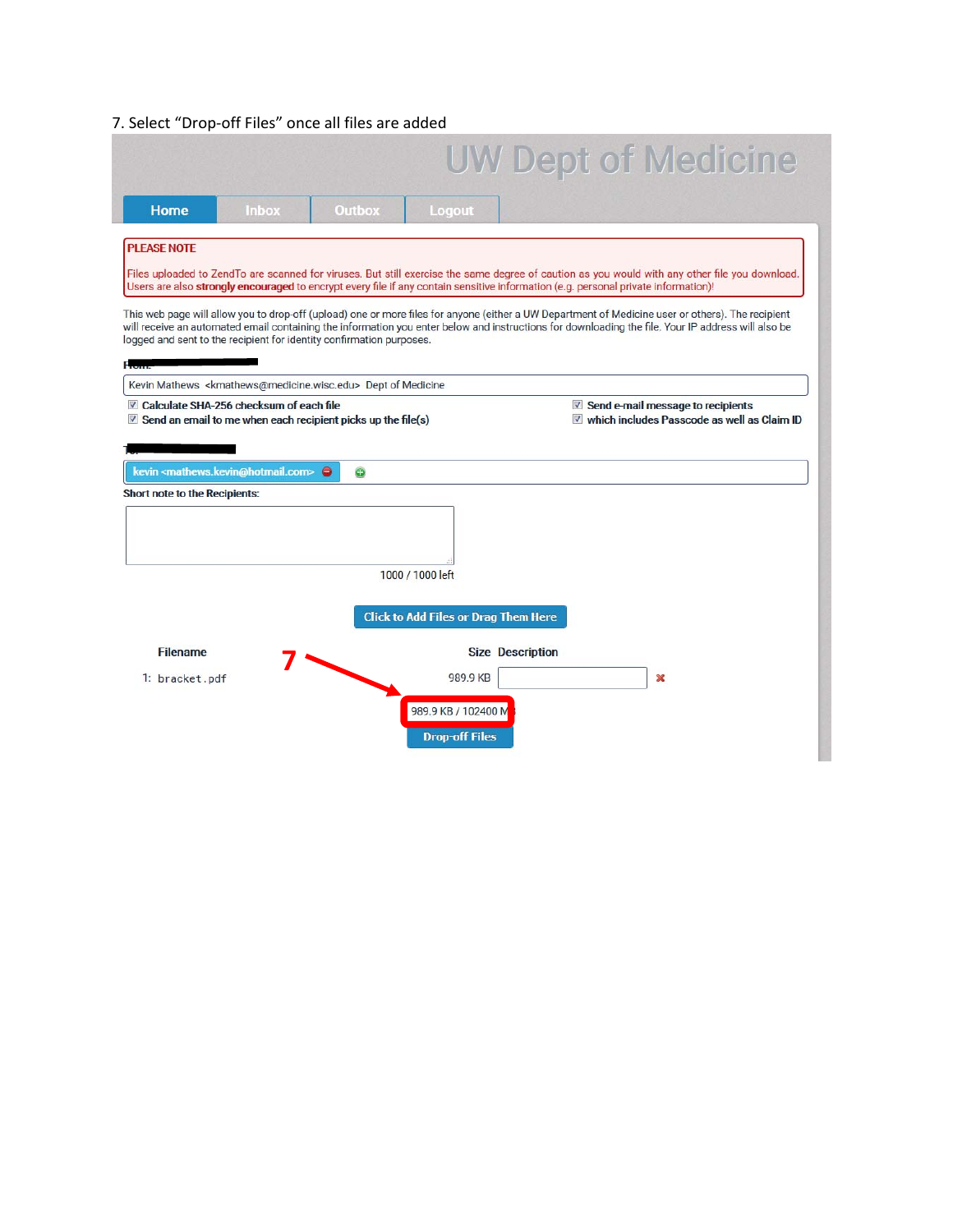8. Add a passphrase to secure the document. Minimum of 10 characters required. Select OK. Filesend submits an email notification to the recipient informing a file has been dropped off. If the recipient does not receive the notification within a few minutes, it is possible the email went into a junk filter.

|                                                                                                                                                                                                                                                                          |                                                                                                   | UW Dept of Medicine                                                                                                                                                 |  |
|--------------------------------------------------------------------------------------------------------------------------------------------------------------------------------------------------------------------------------------------------------------------------|---------------------------------------------------------------------------------------------------|---------------------------------------------------------------------------------------------------------------------------------------------------------------------|--|
| <b>Home</b>                                                                                                                                                                                                                                                              | <b>Inbox</b>                                                                                      | $\mathcal{H}$                                                                                                                                                       |  |
| <b>PLEASE NOTE</b><br>Files uploaded to ZendTo are scanned for<br>Users are also strongly encouraged to end<br>This web page will allow you to drop-off (up<br>will receive an automated email containing<br>logged and sent to the recipient for identity<br>8<br>From: | <b>Encryption Passphrase</b><br>Passphrase:<br>And again<br>$\triangledown$ Hide characters<br>OK | u would with any other file you download.<br>nal private information)!<br>of Medicine user or others). The recipient<br>ding the file. Your IP address will also be |  |
| ○ Calculate SHA-256 checksum of each file<br>To:<br><b>Short note to the Recipients:</b>                                                                                                                                                                                 | Send an email to me when each recipient picks up the file(s)<br>@hotmail.com> e<br>0              | $\vee$ Send e-mail message to recipients<br>which includes Passcode as well as Claim ID                                                                             |  |
|                                                                                                                                                                                                                                                                          |                                                                                                   |                                                                                                                                                                     |  |
|                                                                                                                                                                                                                                                                          | 1000 / 1000 left                                                                                  |                                                                                                                                                                     |  |
| <b>Filename</b>                                                                                                                                                                                                                                                          | <b>Click to Add Files or Drag Them Here</b>                                                       | <b>Size Description</b>                                                                                                                                             |  |
| 1: bracket.pdf                                                                                                                                                                                                                                                           | 989.9 KB                                                                                          | $\mathbf x$                                                                                                                                                         |  |

9. Provide the recipient with the passphrase provided in step 8. To ensure required security measures are followed, provide the passphrase over the phone.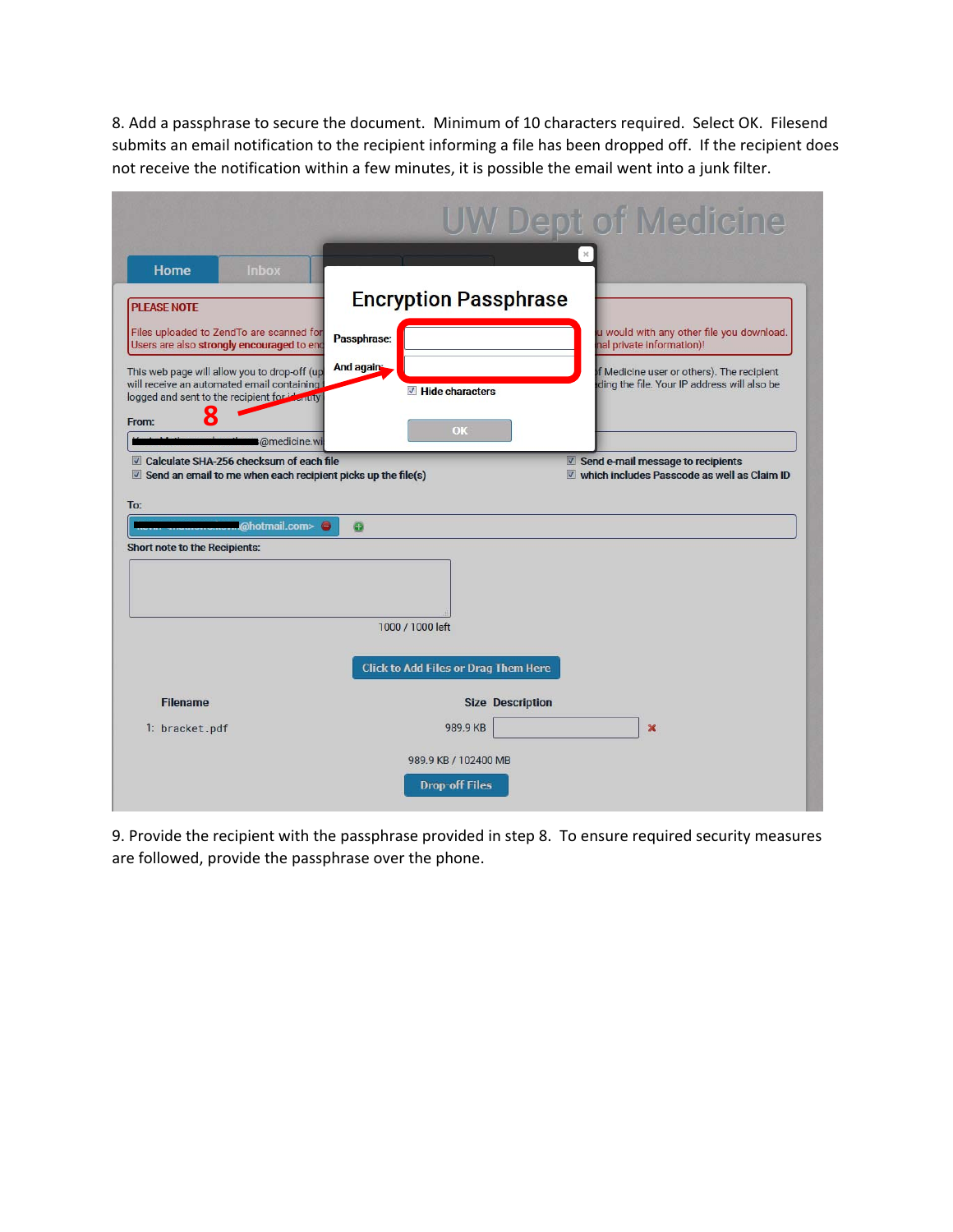# **PICK‐UP**

1. The recipient will receive an automated email from filesend@medicine.wisc.edu with the senders email address "xxx@medicine.wisc.edu has dropped off a file for you"

2. The recipient will need to open the email, select the link in the email, example provided below: https://filesend.medicine.wisc.edu/pickup.php##################################)

| $\bigcirc$ | This message was identified as spam. We'll delete it after 10 days. It's not spam   Show blocked content                                                                                                                                               |
|------------|--------------------------------------------------------------------------------------------------------------------------------------------------------------------------------------------------------------------------------------------------------|
|            | Filesend Service <filesend@lists.medicine.wisc.edu><br/><math>\leftrightarrow</math><br/><math>\leftarrow</math> <math>\rightarrow</math> <math>\vee</math><br/>Tue 9/11/2018, 2:17 PM<br/>You <math>\approx</math></filesend@lists.medicine.wisc.edu> |
|            | ZendTo                                                                                                                                                                                                                                                 |
|            | This is an automated message sent to you by the ZendTo service.                                                                                                                                                                                        |
|            | s@medicine.wisc.edu> has dropped off a file for you.                                                                                                                                                                                                   |
|            | IF YOU TRUST THE SENDER and are expecting to receive a file from them, you may choose to retrieve the drop-off by clicking the following link (or copying and pasting it into your web browser):                                                       |
|            | https://filesend.medicine.wisc.edu/pickup.php?cialmiD=aSs7F2tdbdAQ6NtG&cialmPasscode=B5g84gEPksjB94C6&emailAddr=<br>hotmall.com                                                                                                                        |
|            | You have 14 days to retrieve the drop-off; after that the link above will expire.<br>If you wish to contact the sender, just reply to this email.                                                                                                      |
|            | Full information about the drop-off:                                                                                                                                                                                                                   |
|            | Claim ID:<br>aSs7F2tdbdAQ6NtG                                                                                                                                                                                                                          |
|            | Claim Passcode: B5q84qEPksjB94C6<br>Date of Drop-off: 2018-09-11 14:17:02                                                                                                                                                                              |
|            |                                                                                                                                                                                                                                                        |
|            | $-$ Sender $-$                                                                                                                                                                                                                                         |
|            | Name:                                                                                                                                                                                                                                                  |
|            | Organization: Dept of Medicine<br>Email Address: 20 medicine.wisc.edu                                                                                                                                                                                  |
|            | 128.104.210.42 (128.104.210.42)<br>IP Address:                                                                                                                                                                                                         |
|            | $-$ File $-$                                                                                                                                                                                                                                           |
|            | Name:<br>bracket.pdf                                                                                                                                                                                                                                   |
|            | Description:                                                                                                                                                                                                                                           |
|            | 989.9 KB<br>Size:                                                                                                                                                                                                                                      |
|            | SHA-256 Checksum: 8D71150EB3A2E0CA01BF281CEF230D0939D4C869497129113F338FBF557EE7DA                                                                                                                                                                     |
|            | <b>Content Type:</b><br>application/pdf                                                                                                                                                                                                                |

3. Once the link is selected the recipient will be navigated to the dropped off file location.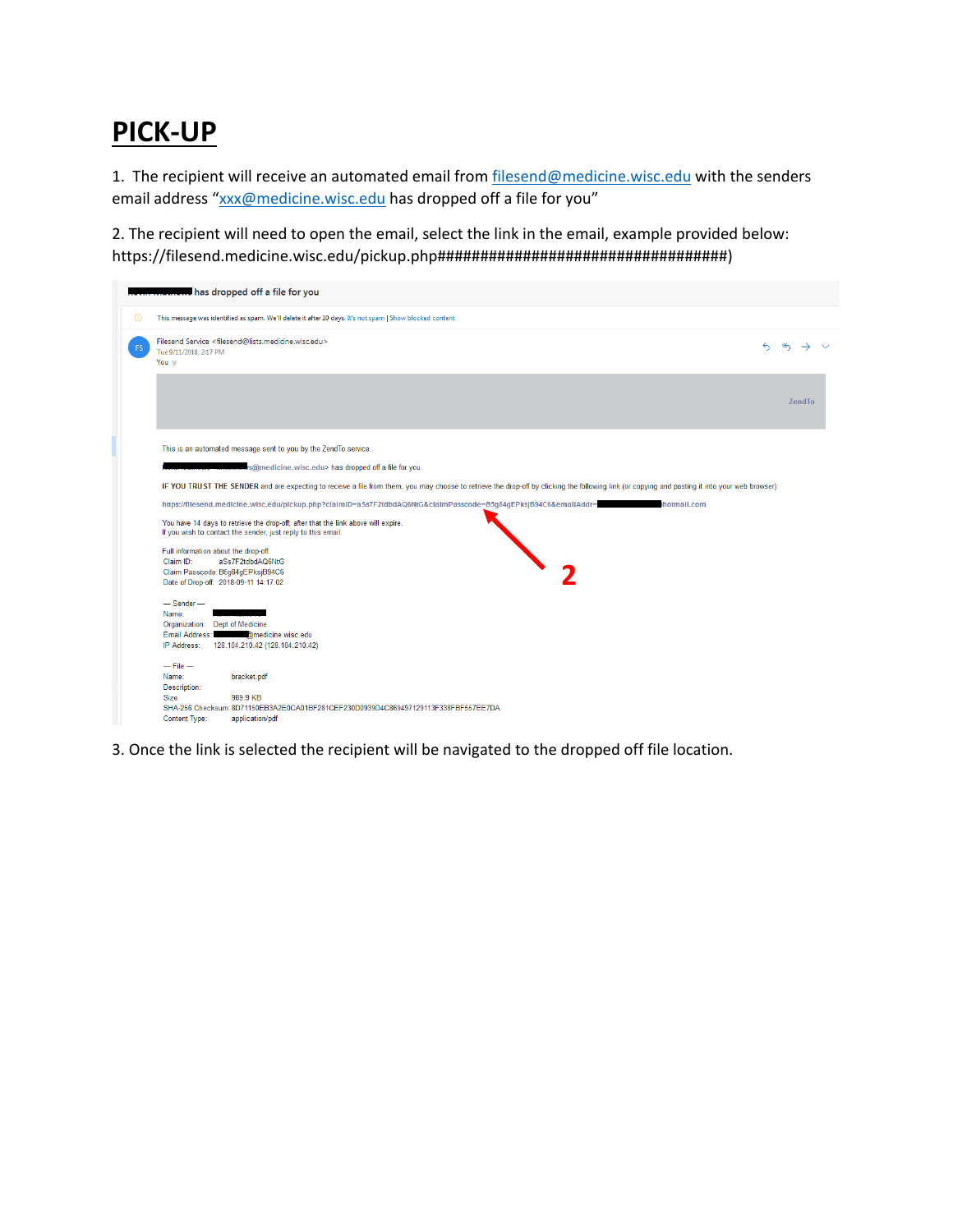#### 4. Select "Download All Files"

|                                                                |                     |                                                                      | UW Dept of Medicine                                                                                                              |  |
|----------------------------------------------------------------|---------------------|----------------------------------------------------------------------|----------------------------------------------------------------------------------------------------------------------------------|--|
| Home                                                           | <b>Inbox</b>        | Outbox                                                               | Logout                                                                                                                           |  |
| <b>Drop-Off Summary</b>                                        |                     |                                                                      | <b>Resend Dropoff</b><br><b>Delete Dropoff</b>                                                                                   |  |
| Click on a filename to download that file.                     |                     |                                                                      |                                                                                                                                  |  |
| <b>Filename</b>                                                | <b>Size</b>         | SHA-256 Checksum                                                     | <b>Description</b>                                                                                                               |  |
|                                                                | bracket.pdf 989.9KB | 8D71150EB3A2E0CA01BF281CEF230D09<br>39D4C869497129113F338FBF557EE7DA |                                                                                                                                  |  |
|                                                                |                     | 1 file                                                               |                                                                                                                                  |  |
|                                                                |                     | <b>Download All Files</b>                                            | $\mathbf{\Lambda}$                                                                                                               |  |
|                                                                |                     |                                                                      |                                                                                                                                  |  |
|                                                                |                     |                                                                      |                                                                                                                                  |  |
| From.                                                          |                     |                                                                      |                                                                                                                                  |  |
|                                                                |                     |                                                                      | Kevin Mathews <kmathews@medicine.wisc.edu> Dept of Medicine from 128.104.210.42 on 2018-09-11 14:17</kmathews@medicine.wisc.edu> |  |
|                                                                |                     |                                                                      |                                                                                                                                  |  |
|                                                                |                     |                                                                      |                                                                                                                                  |  |
| kevin <mathews.kevin@hotmail.com></mathews.kevin@hotmail.com>  |                     |                                                                      | <b>Comments:</b>                                                                                                                 |  |
|                                                                |                     |                                                                      |                                                                                                                                  |  |
|                                                                |                     |                                                                      |                                                                                                                                  |  |
| Claim ID: aSs7F2tdbdAQ6NtG<br>Claim Passcode: B5g84gEPksjB94C6 |                     |                                                                      |                                                                                                                                  |  |